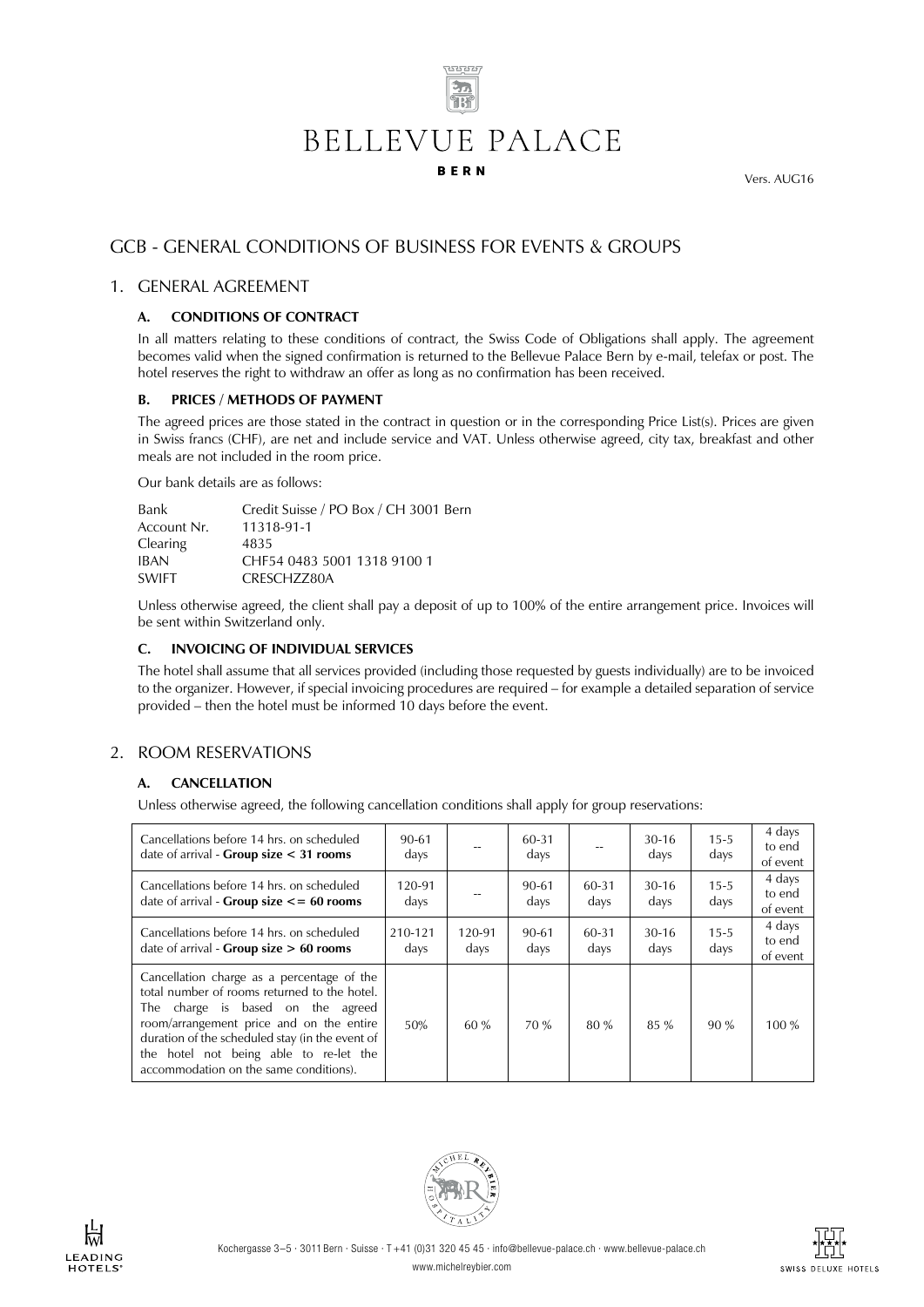

Vers. AUG16

In the event of no-shows or earlier than scheduled departures, the hotel shall invoice for the originally scheduled stay or for the remaining duration of the scheduled stay (minimum 1 night). Should the guest not fulfil his or her contractual obligations (late cancellation, no-show, late arrival, early departure), he or she shall be held liable – in accordance with the Swiss Code of Obligations (OR 97ff / OR 264) – for any loss or damage suffered by the hotel.

#### **B. ARRIVAL AND DEPARTURE TIMES**

Guestrooms are available from 14 hrs. on the scheduled day of arrival until 12 hrs. on the scheduled day of departure. In the event of earlier arrivals and/or later departures, special arrangements should be made with the hotel in advance. Should the room remain occupied on the day of departure beyond 12 hrs. without prior agreement, the hotel reserves the right to invoice the guest for 50% of the room price (up to 18 hrs.) or for 100% of the room price (after 18 hrs.).

#### **C. GUESTROOM INSTALLATIONS**

All our rooms include a bath and/or shower, radio, TV, telephone, WiFi, safe and minibar. The total occupancy of a single room is 1 person, double rooms and suites can maximally be occupied by 2 persons plus 1 extra bed (not incl. in room rate).

#### **D. GUEST LIST**

For room reservations, the hotel will require a precise guest list 10 days before the scheduled arrival. The names of any VIP guests may also be provided.

#### **E. DISTRIBUTION IN ROOMS**

Our Housekeeper will be happy to distribute any gifts or other items provided by the organizer (CHF 4.-- per room).

#### 3. CATERING, SEMINARS AND EVENTS

#### **A. GUARANTEED NUMBER OF PARTICIPANTS**

For events (meetings, banquets, table reservations at the restaurant, coffee breaks, etc.), the hotel must be advised 48 hours in advance of the guaranteed number of participants. Our invoice will be submitted on the basis of this figure or (should the final attendance be higher) on the actual number of participants. The basis for the invoice calculation shall be the reserved arrangement and/or foreseen services and/or rentals.

#### **B. CANCELLATION**

Unless otherwise agreed, the following conditions shall apply for events:

| Cancellations before the event                                                                                                                                                              | 90-61 | 60-31 | $30-21$ | $20 - 11$ | $10 - 3$ | $2 - 0$ |
|---------------------------------------------------------------------------------------------------------------------------------------------------------------------------------------------|-------|-------|---------|-----------|----------|---------|
|                                                                                                                                                                                             | davs  | davs  | davs    | davs      | davs     | davs    |
| Cancellation charge as a percentage of the<br>price of the foreseen services and/or rentals (in<br>the event of the hotel not being able to re-let<br>the premises on the same conditions). | 30 %  | 40 %  | 50 %    | 75 %      | 80%      | $100\%$ |

#### **C. MENU AND WINE ORDER**

The hotel must be advised of detailed menu and wine requirements 14 days before the event. Information with regard to food allergies should be provided in advance.

#### **D. CORKAGE**

For beverages provided by the organizer and/or guests themselves, the hotel will charge the following fees per 75cl bottle: wine CHF 45.--, champagne CHF 55.--.



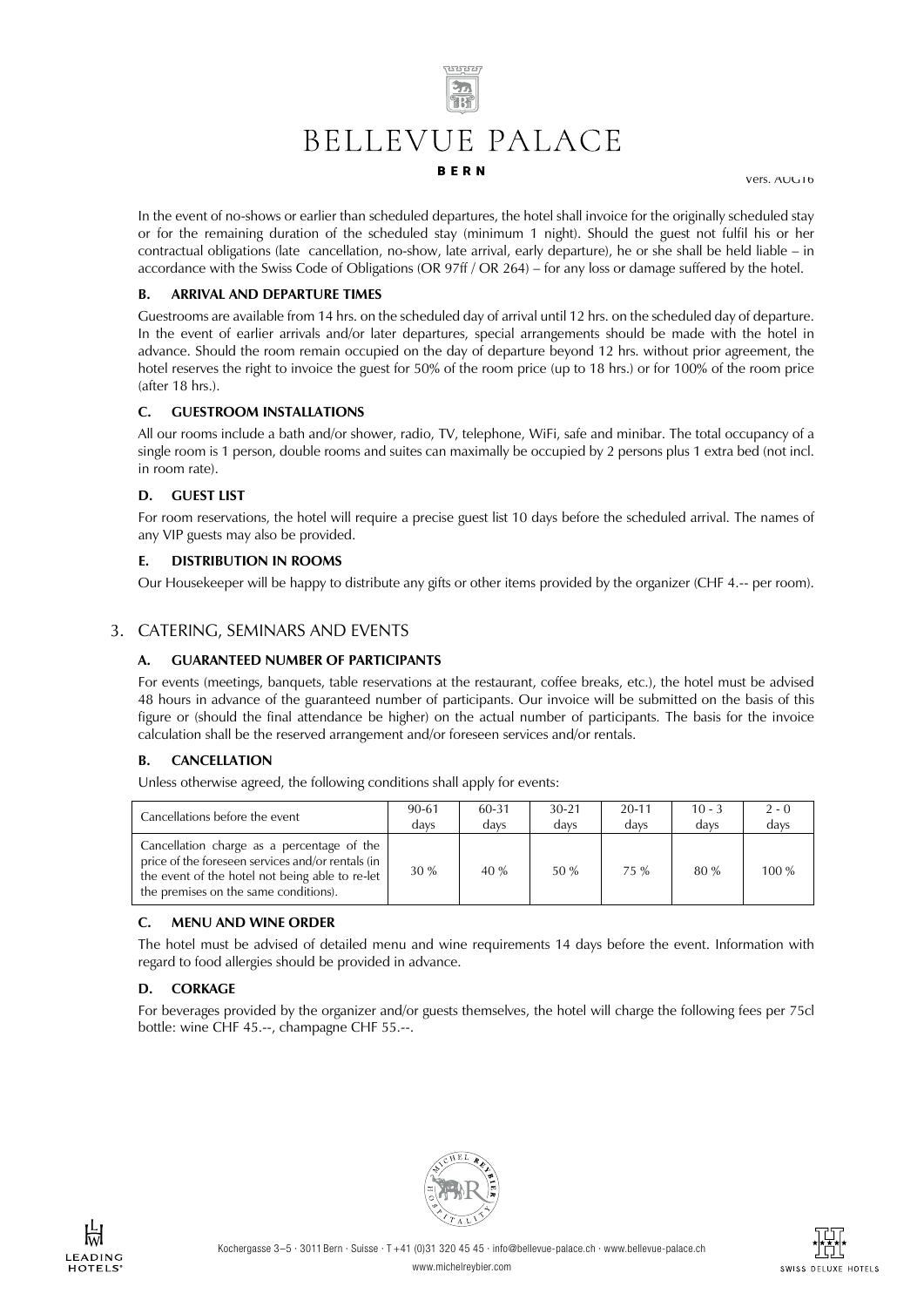# $\overline{z_{\rm in}}$ BELLEVUE PALACE **BERN**

<u>www.</u>

Vers. AUG16

#### **E. PROGRAMME**

The hotel shall be informed by the organizer at least 24 hours in advance of the precise programme for the event (speeches, entertainment, etc.). Programme elements and/or event services already agreed with third parties shall be binding for the client. The hotel's high standards of service and cuisine (for example, coffee breaks, meals, etc.) can be guaranteed by the Bellevue Palace only if the programme does not deviate from the agreed time schedule; or if the hotel is informed in good time of any change in the time schedule (minimum 30 minutes in advance).

In case of delays of more than 30 minutes, the Hotel takes the liberty to charge CHF 80.-- per 20 guests and per commenced hour for personnel costs.

#### **F. MIDNIGHT SURCHARGE**

For events which continue beyond 24 hrs., a surcharge must be paid for personnel. The surcharge per commenced hour beyond midnight is as follows:

| up to 50 persons   | $CHF$ 400.-- | 151 to 200 persons  | $CHF 750--$      |
|--------------------|--------------|---------------------|------------------|
| 51 to 100 persons  | CHF $500 -$  | 201 to 250 persons  | CHF 900.--       |
| 101 to 150 persons | CHF 600.--   | 251 or more persons | (please enquire) |

For certain events which continue beyond 02.30 hrs., an extension of our closing time is required. The hotel will be happy to apply to the local police authorities for an extension for you (the extension fee to be invoiced to the event organizer by the hotel).

#### **G. MUSIC / VOLUME**

Show acts, music and artists (bands, DJ, recorded etc.) must be pre-announced to the hotel at time of reservation already. If music is played or performed (live or recorded), the volume must be maintained at a level acceptable to the hotel and its other guests in adjacent rooms (max. 86 decibels are permitted). We therefore reserve the right to lower the volume of your music if deemed necessary. Music may be played up to 00.30 hrs. at the latest. The organizer is requested to inform its guests that they should behave quietly in the hotel corridors and show respect for other guests who may be sleeping.

#### **H. DECORATION MATERIAL / ADVERTISING / WELCOME DESK**

Please note that in order to preserve the historic character of the hotel, the placing of advertising placards, electronic displays or display objects in front of the hotel or in the public areas (Lobby and/or "in front" of the event location) is not possible. Placing a (1) welcome desk in the Lobby requires advance consultation with the hotel and is subject to availability.

The same applies to the hanging of decorations and the placing of other objects (possibility of wall damage). ALL DECORATIONS MUST BE INFLAMABLE.

# **I. ADVANCE DELIVERY OF MATERIAL AND WASTE REMOVAL**

The hotel cannot guarantee the receipt and storage of material delivered in advance of the event. Any such deliveries should first be cleared with the hotel's banqueting office, however the Hotel cannot be held liable for any damage or loss.

Removal and/or recycling of waste, wrapping and transportation materials will be charged.

# **J. TECHNICAL INSTALLATIONS**

In providing any technical installations or equipment or obtaining such equipment from third parties, the hotel shall act solely in the name of the client. The client guarantees the correct and careful handling and orderly return of any such equipment and also undertakes to release the hotel from any claims from third parties. Any technical defects concerning equipment provided by the hotel will be rectified immediately if possible by the hotel. In the event of technical defect, the client shall be entitled neither to re-imbursement nor to withhold payment.

Technical support by the Hotel is available and will be charged separately.